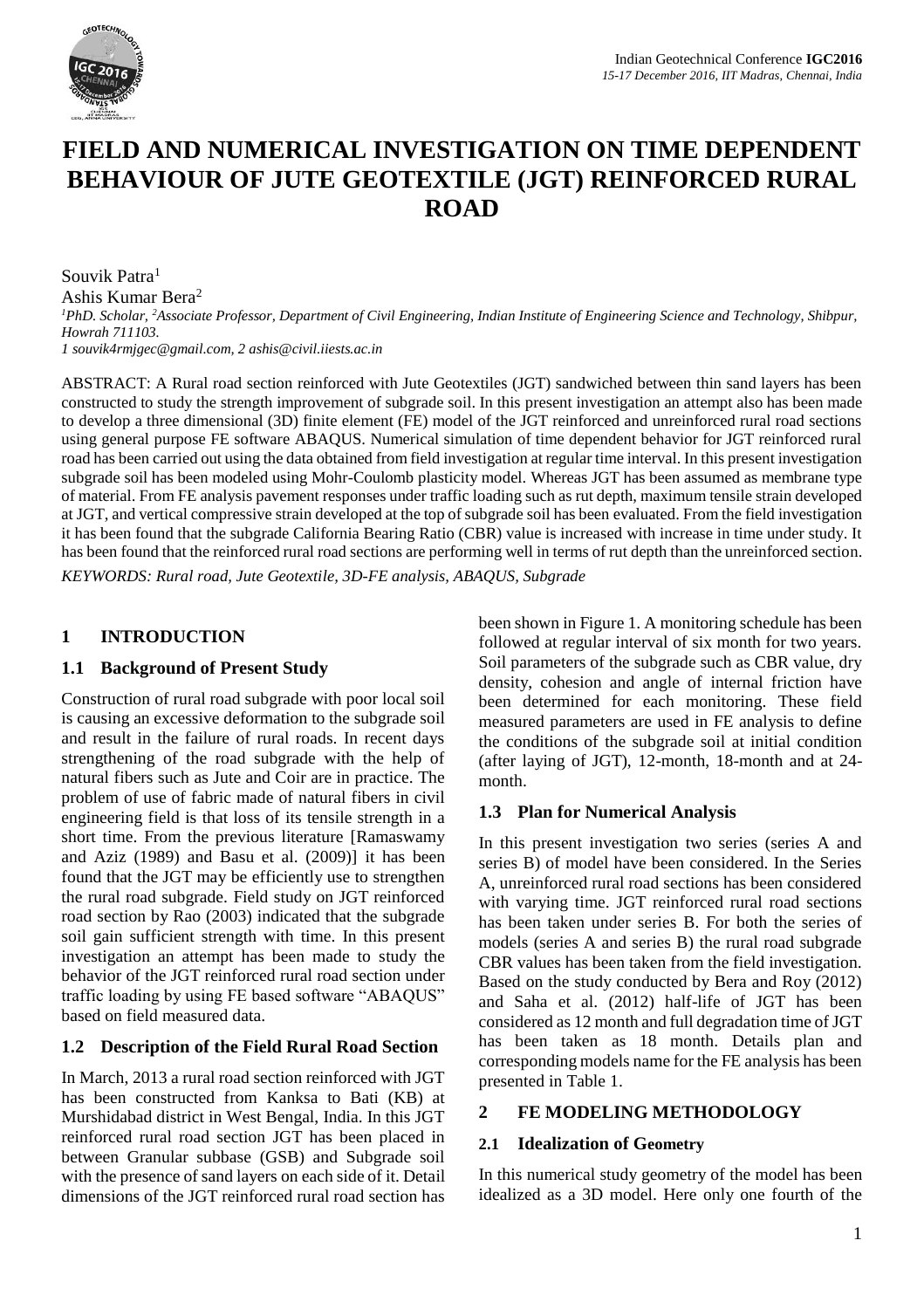model has been taken for computational purpose (Saad et al., 2006). On the basis of the previous literature (Gupta et al. 2014) the depth of the subgrade soil has been taken as 2.5m in the present investigation.

|  |  | Table 1 Plan for Numerical Study |  |
|--|--|----------------------------------|--|
|  |  |                                  |  |

| FE model<br><b>Series</b> | Model<br><b>Name</b> | <b>Time from</b><br>installation of<br><b>JGT</b> | <b>Subgrade</b><br><b>CBR</b> value |
|---------------------------|----------------------|---------------------------------------------------|-------------------------------------|
|                           | UR0                  |                                                   | 2.8                                 |
| nreinforced               | <b>UR12</b>          | 12                                                | 3.8                                 |
| Series.                   | <b>UR18</b>          | 18                                                | 4.35                                |
|                           | <b>UR24</b>          | 24                                                | 5.57                                |
|                           | R <sub>0</sub>       |                                                   | 2.8                                 |
| keinforced<br>ฅ           | R12                  | 12                                                | 3.8                                 |
| Series                    | R <sub>18</sub>      | 18                                                | 4.35                                |
|                           | R <sub>24</sub>      | 24                                                | 5.57                                |



Fig. 1 Schematic diagram of reinforced section at initial condition.

## **2.2 Material Constitutive Behaviour**

In the present paper subgrade soil has been considered as an elasto-plastic material. Plastic behavior of the subgrade soil has been defined by Mohr-Coulomb plasticity model and parameters has been obtained from field investigation data. Resilient modulus of the subgrade soil and top granular layers (Water bound macadam, WBM and Granular subbase, GSB) has been determined as per IRC 37:2012. In the present work JGT has been considered as a membrane type material. In this investigation JGT having a tensile strength of 20 kN has been used and elastic modulus of JGT has been determined at 2% strain from laboratory wide width tensile strength test. It has been assumed that the elastic modulus of JGT at half-life will be half of the initial elastic modulus of 61.22 MPa. Poisson's ratio of JGT has been assumed as 0.25. It has been also assumed that the sand used in the present study is medium dense sand.

## **2.3 Load and Boundary Condition**

In this work traffic load has been simulated by triangular wave with a duration of 0.1 s based on previous

literature [Saad et al. (2006) and Al-Khateeb et al. (2011)]. Peak wheel load has been assumed as 40 kN and a tyre contact pressure of 0.55 MPa has been applied on rectangular contact area. In the present paper the length and breadth of the rectangular contact area has been calculated and the corresponding values are 406.5 mm and 177.6 mm respectively. In this present FE analysis bottom of the model has been considered as fixed support. Verticals walls adjacent to the loading area has been assumed as plane of symmetry along the direction of axis. Similar boundary condition has been used successfully by Perkins and Edens (2002). Horizontal displacements has been restricted and only vertical displacements has been allowed on vertical faces away from loading area.

## **2.4 Meshing Criteria and Interaction properties**

Finest mesh has been created near the loaded area to capture the step stress and strain gradient more precisely in these areas. Discretization method used in this study has been shown in Figure 2. In the present FE analysis implicit direct integration method has been adopted. Here interaction between pavement layers has been defined by tie constraints. Interaction between JGT and sand layer has been simulated by coefficient of friction. In this study JGT has been discretized by using M3D4R (a 4 node quadrilateral membrane element with reduced integration). An 8-node linear brick element (C3D8R) has been used to mesh the other pavement layers.



Fig. 2 Meshing technique adopted in the present investigation.

#### **3 Results and Discussion**

## **3.1 Verification of the Model**

The 3D finite element model has been qualitatively verified in two aspects: i) Vertical stress distribution and ii) Vertical compressive strain distribution along depth under the center line of the loading area. For this purpose unreinforced rural road (UR0) has been idealize as a one layer pavement system. Results obtained from ABAQUS analysis and vertical stress and strain computed from theoretical solution available in Ahlvin and Ulery (1962) has been presented in Figure 3.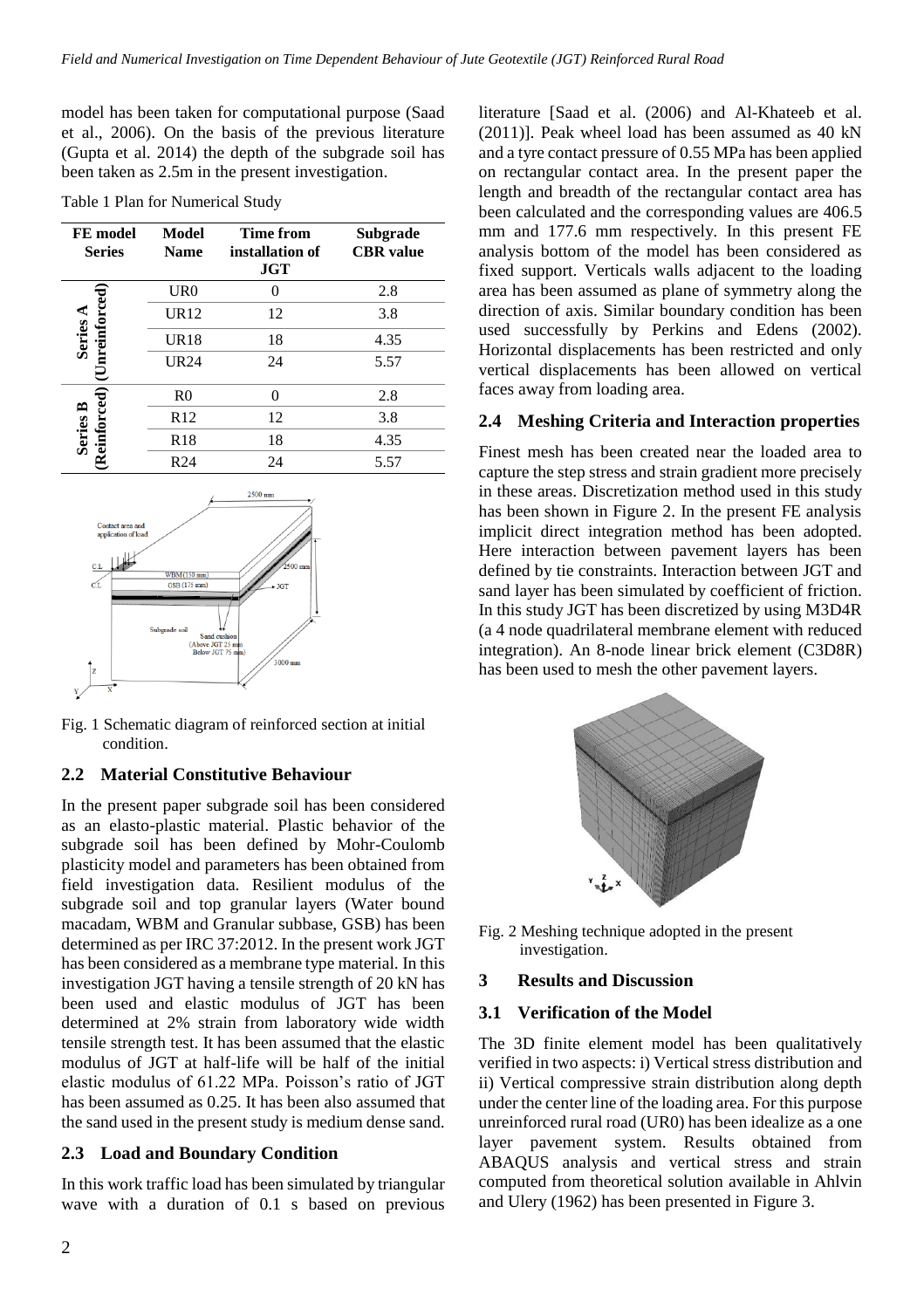

Fig. 3 Comparison between results obtain from FE analysis and theoretical solution.

#### **3.2 Study on Strength Increment of Subgrade Soil**

Results obtained from regular field investigation indicates that the subgrade CBR value has been increased with time (Table 1). From the Table 1, it has been seen that in 24 months the CBR value of subgrade soil increased about 1.98 times than the initial CBR value. Dry unit weight obtained from field monitoring with time is presented in the Figure 4. From the Figure 4, it has been also found that with time the values of dry unit weight of the subgrade soil is increases. Taskiran (2010) identified dry unit weight as the prime parameter influencing the CBR value of subgrade soil. Figure 4, also indicate that the dry unit weight has been increased about 1.04 time of its initial dry unit weight. Authors suggested that the increase in dry unit weight and subgrade CBR value may be happen due to consolidation process and compaction of the subgrade soil under traffic loading.

## **3.3 Utilization of JGT Strength Under Traffic Loading**

In this present paper reinforced section R0 and R12 has been taken to study the utilization of JGT tensile strength under traffic loading. Maximum tensile stress and strain developed in JGT beneath the loading area has been taken from ABAQUS analysis. Utilization of JGT strength under traffic loading has been presented in Figure 5. From Figure 5, it has been seen that only a small fraction of tensile strength of JGT has been mobilized. In case of JGT reinforced section at initial condition only 0.6 % of tensile strength of JGT has been mobilized. It has been also observed that only 0.58 % of tensile strength has been mobilized after 12 month of laying of JGT. Tensile strain has been developed around 0.1% in both the reinforced section R0 and R12. Hufenus et al. (2006) reported that permanent strain in reinforcement under trafficking was usually below 0.5% and exceed 1% only in extreme cases. Numerical study

performed by Patra et al. (2016) also reported that the tensile mobilized in reinforcement is in the range 0.57% to 1.2% for reinforced rural road section. It may be suggested that as the subgrade soil gain strength with time which allows the JGT to serve its desired function at lower tensile strength.



Fig. 4 Dry unit weight versus time curve for field JGT reinforced rural road section.



Fig. 5 Utilization of JGT strength under traffic loading.



Fig. 6 Subgrade rut depth measured at top of subgrade soil beneath the loading area.

#### **3.4 Study on Usefulness of JGT on Subgrade Deformation Behavior of Rural Road Sections**

Figure 6, represent the subgrade deflection taken at the top of the subgrade soil under the loading area for unreinforced and JGT reinforced rural road sections considered in the present study. It has been seen that the subgrade rut has been reduced in the range of 22% to